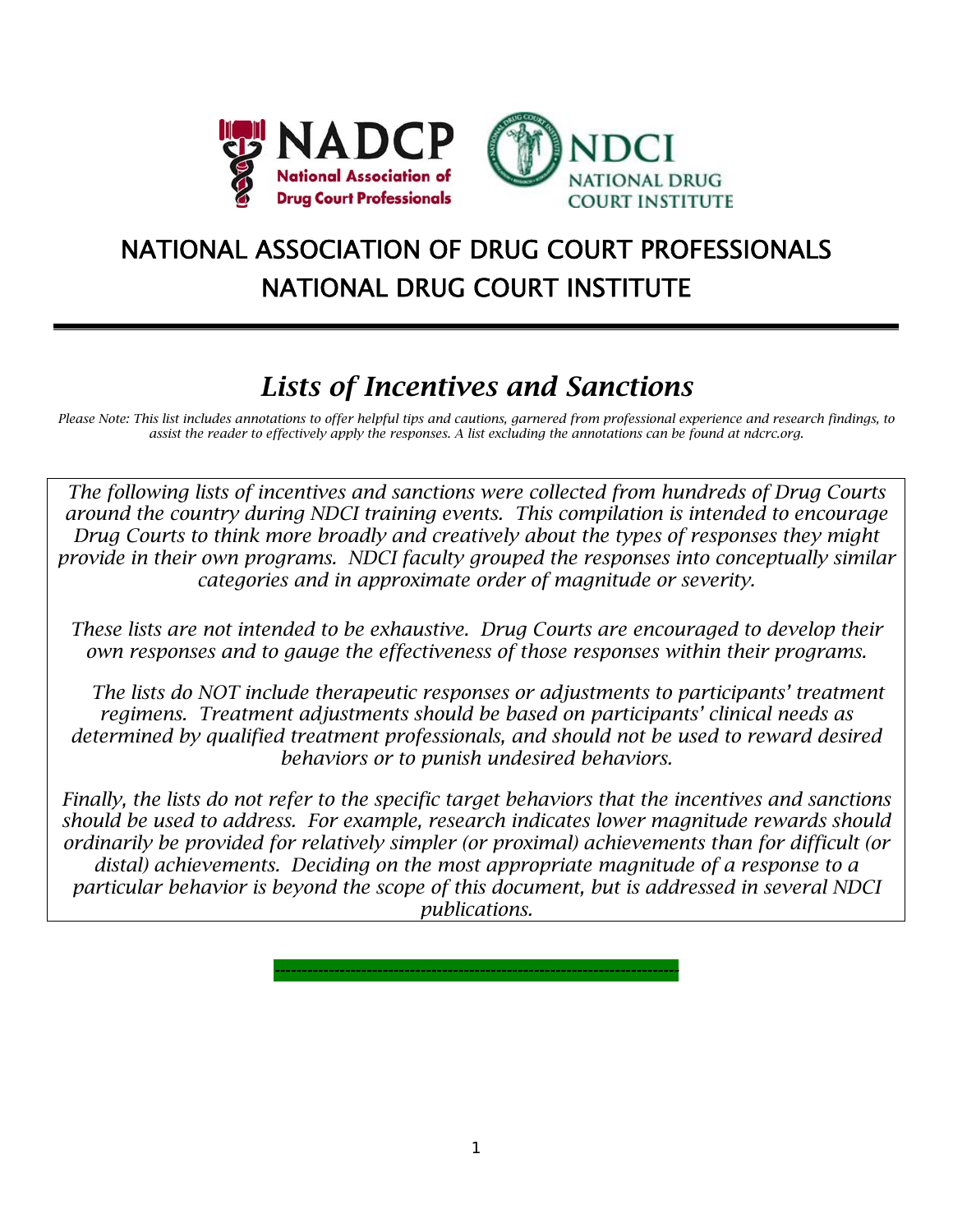# **Incentives**

### **LOW MODERATE HIGH**

**Reduced Supervision** 

**Supervised Day Trips** 

## **Verbal Praise**

| Verbal praise is provided for<br>most routine accomplishments<br>in Drug Courts, including timely<br>attendance at appointments and<br>participation in treatment-<br>related discussions or activities.<br>This is especially important<br>during Phase 1 of the program,<br>when participants have a<br>relatively harder time satisfying<br>basic expectations.<br>All team members should be<br>prepared to offer praise at or<br>near the time that<br>accomplishments are achieved;<br>for example, immediately after a<br>productive counseling session or<br>a drug-negative urine test. The<br>judge later reinforces the praise<br>during court hearings. | <b>Requirements</b><br>Participants who have made<br>substantial progress in Drug Court are<br>commonly incentivized by reducing<br>their supervision obligations. For<br>example, they may be permitted to<br>attend less frequent probation<br>appointments or status hearings.<br>Typically, supervision adjustments are<br>made when participants advance to a<br>higher phase in the program.<br><b>Research cautions that Drug Courts</b><br>should not hold status hearings less<br>frequently than every 4-6 weeks until<br>participants are in the final phase of<br>the program and have initiated their<br>continuing-care plans. Moreover,<br>treatment services should only be<br>reduced based on a clinical<br>determination that it is therapeutically<br>indicated to do so. Finally, drug<br>testing should not be reduced until<br>after other treatment and supervision<br>services have been reduced, and it is<br>reliably determined that drug use has<br>not recurred as a result.<br>Examples include: | Day trips differ from the social<br>gatherings described earlier, in<br>that they are held off premises.<br>Typically, they are reserved for<br>participants in the last phase of<br>the program who are being<br>recognized for leaving the<br>"offender" role and assuming a<br>role of "citizen."<br>Examples include:<br><b>Fishing trips</b><br>$\bullet$<br>Movie outings<br>٠<br><b>Intramural sports</b><br>$\bullet$<br>Sporting events<br>$\bullet$<br><b>Bowling tournaments</b><br>$\bullet$<br><b>Recovery Olympics</b><br>$\bullet$ |
|---------------------------------------------------------------------------------------------------------------------------------------------------------------------------------------------------------------------------------------------------------------------------------------------------------------------------------------------------------------------------------------------------------------------------------------------------------------------------------------------------------------------------------------------------------------------------------------------------------------------------------------------------------------------|---------------------------------------------------------------------------------------------------------------------------------------------------------------------------------------------------------------------------------------------------------------------------------------------------------------------------------------------------------------------------------------------------------------------------------------------------------------------------------------------------------------------------------------------------------------------------------------------------------------------------------------------------------------------------------------------------------------------------------------------------------------------------------------------------------------------------------------------------------------------------------------------------------------------------------------------------------------------------------------------------------------------------------|---------------------------------------------------------------------------------------------------------------------------------------------------------------------------------------------------------------------------------------------------------------------------------------------------------------------------------------------------------------------------------------------------------------------------------------------------------------------------------------------------------------------------------------------------|
|                                                                                                                                                                                                                                                                                                                                                                                                                                                                                                                                                                                                                                                                     | Less frequent probation<br>appointments<br>Less frequent status hearings                                                                                                                                                                                                                                                                                                                                                                                                                                                                                                                                                                                                                                                                                                                                                                                                                                                                                                                                                        |                                                                                                                                                                                                                                                                                                                                                                                                                                                                                                                                                   |
| <b>Small Tangible Rewards</b><br>Many participants in Drug Courts<br>are unaccustomed to earning<br>positive reinforcement and<br>respond well to low-magnitude<br>rewards. The rewards are<br>typically given for basic<br>accomplishments during the                                                                                                                                                                                                                                                                                                                                                                                                              | <b>Reduced Community</b><br><b>Restrictions</b><br>Many Drug Courts impose curfews<br>and area restrictions on participants<br>as a condition of entry into the<br>program. After participants reliably<br>engage in treatment and achieve a                                                                                                                                                                                                                                                                                                                                                                                                                                                                                                                                                                                                                                                                                                                                                                                    | <b>Travel Privileges</b><br>In anticipation of commencement<br>from the program, participants'<br>travel restrictions may be<br>formally lifted, allowing them to<br>leave the county or state for a<br>weekend, extended weekend, or<br>week-long interval. Typically,                                                                                                                                                                                                                                                                           |
| early phases of the program,<br>such as attending a full week of<br>counseling appointments. The                                                                                                                                                                                                                                                                                                                                                                                                                                                                                                                                                                    | sustained period of abstinence, they<br>may be rewarded by reducing those<br>community restrictions. For example,<br>curfews may be extended from 8:00                                                                                                                                                                                                                                                                                                                                                                                                                                                                                                                                                                                                                                                                                                                                                                                                                                                                          | phone- ins are required to ensure<br>continued contact with the<br>treatment program or supervision                                                                                                                                                                                                                                                                                                                                                                                                                                               |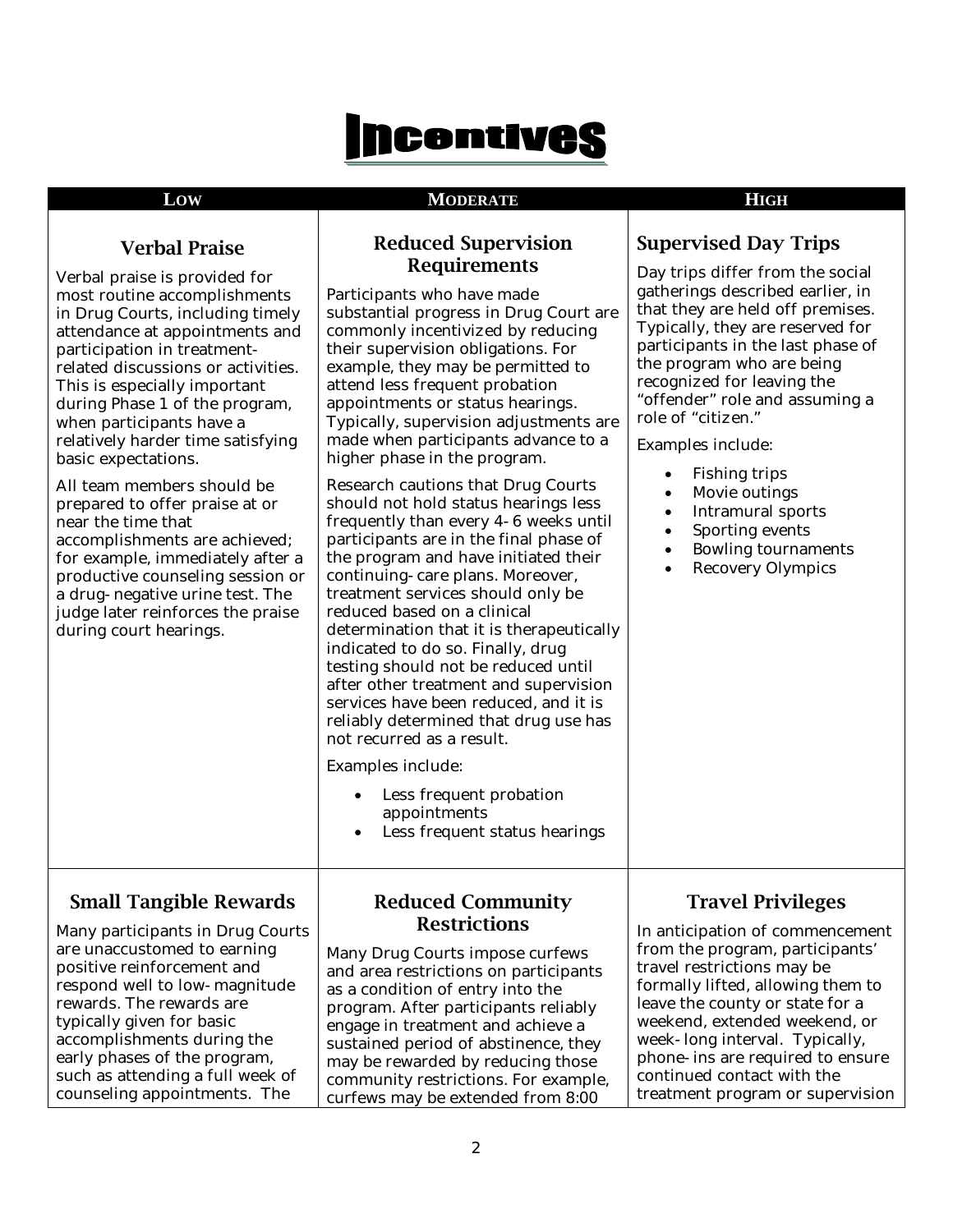| goal is to instill hope and<br>encourage compliance with the<br>treatment regimen.<br>The rewards are typically<br>structured so as to increase<br>participants' involvement in<br>productive activities, and may<br>contain pro-sobriety messages,<br>toll-free phone numbers for<br>local treatment services, or the<br>Drug Court's logo.                                                                                                                                                                                                                      | pm to 10:00 pm.<br>Common examples include:<br>Later curfews<br><b>Relaxed area restrictions</b>                                                                                                                                                                                                                                                                                                                                                                                                                                                                                                                                                                | officers.<br>Common examples include:<br>Weekend pass out of<br>county<br>Phone check-ins may be<br>required                                                                                                                                                                                                                                                                                                                                                                                                  |
|-------------------------------------------------------------------------------------------------------------------------------------------------------------------------------------------------------------------------------------------------------------------------------------------------------------------------------------------------------------------------------------------------------------------------------------------------------------------------------------------------------------------------------------------------------------------|-----------------------------------------------------------------------------------------------------------------------------------------------------------------------------------------------------------------------------------------------------------------------------------------------------------------------------------------------------------------------------------------------------------------------------------------------------------------------------------------------------------------------------------------------------------------------------------------------------------------------------------------------------------------|---------------------------------------------------------------------------------------------------------------------------------------------------------------------------------------------------------------------------------------------------------------------------------------------------------------------------------------------------------------------------------------------------------------------------------------------------------------------------------------------------------------|
| Common examples include:<br><b>Bookmarks</b><br>$\bullet$<br><b>Bus tokens</b><br>Phone cards<br>Healthy foods (e.g., juice,<br>tea, granola bars, fruit,<br>trail mix)<br>Coffee mugs<br>$\bullet$<br>Birthday or holiday cards<br>$\bullet$<br>Books or children's books<br><b>Planners or calendars</b><br><b>School supplies</b><br><b>Toiletries</b><br>Underwear<br><b>Frames for certificates</b><br>Picture albums<br><b>Serenity Stones</b><br>T-Shirts with<br>inspirational sayings or<br>quotes                                                       |                                                                                                                                                                                                                                                                                                                                                                                                                                                                                                                                                                                                                                                                 |                                                                                                                                                                                                                                                                                                                                                                                                                                                                                                               |
| <b>Recognition in Court</b><br>Formal recognition is provided in $ $ As noted previously, many Drug<br>court when participants meet<br>substantial milestones in the<br>program, such as completing a<br>standardized treatment<br>curriculum or achieving 30<br>consecutive days of sobriety. In<br>addition to verbal praise,<br>participants may receive a<br>handshake from the judge, a<br>round of applause in open court,<br>and/or a certificate of<br>accomplishment.<br>Common examples include:<br>Handshake from the<br>judge<br>Round of applause in | <b>Enhanced Milieu Status</b><br>Courts reduce supervision<br>requirements - and, unfortunately,<br>sometimes treatment requirements -<br>as an incentive for good behavior.<br>Participants may, for example, be<br>permitted to leave court immediately<br>after their appearances or attend<br>fewer probation appointments.<br>Although this approach can be<br>effective, it risks precipitating relapse<br>if the services are reduced too rapidly.<br>Moreover, it may reduce opportunities<br>for new participants to interact with<br>their successful peers, because the<br>most successful cases will end up<br>spending the least amount of time on | Large Tangible Rewards<br>In the later phases of the<br>program, participants may earn<br>tangible rewards of more<br>substantial value or impact. As is<br>typical, these rewards are used to<br>encourage pro-social and healthy<br>leisure activities, or to assist with<br>adaptive activities of daily living.<br>Common examples include:<br>Commemorative gift<br>issues of the "Big Book" or<br>other readings<br>Concert tickets<br>Sports tickets<br>Autographs (musicians<br>and actors frequently |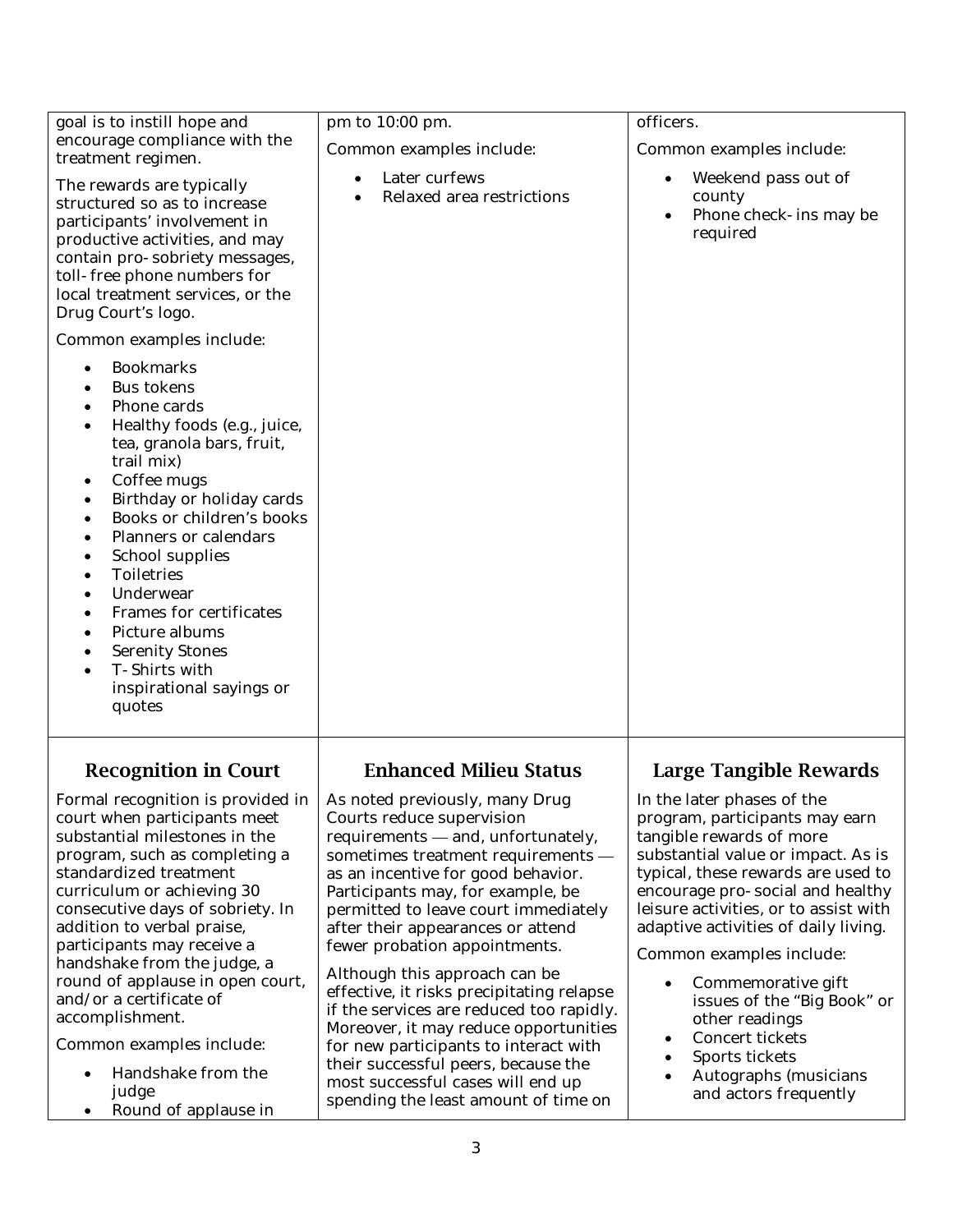| court<br>Certificate of<br>$\bullet$<br>accomplishment for<br>achieving a clinically<br>important milestone                                                                                                                                                                                                                                                                                                                                                                                                                                                                                                                                                                                            | site in the program.<br>For these reasons, many Drug Courts<br>elevate the status of successful<br>participants in the milieu, and<br><i>increase</i> their involvement in the<br>program. For example, participants<br>who have achieved stable abstinence,<br>obtained a job, and are actively<br>involved in the 12-Step community,<br>may become peer-support mentors in<br>the Drug Court or may lead<br>discussions in the group counseling<br>sessions. Typically, they do not<br>interact with new participants outside<br>of the program, but rather serve as<br>on-site mentors where there is<br>concurrent professional supervision.<br>Examples of the names or titles<br>assigned to these positions include:<br>Appointment as in-program<br>peer mentor<br>Assistant group leader<br>Self-help group facilitator      | offer these as a public<br>service to programs<br>treating addiction)<br>Tattoo removal<br>$\bullet$<br>Yoga or Tai Chi classes<br>٠<br>Health club memberships<br>Savings bonds<br>٠<br>Home improvement or car<br>٠<br>repair assistance<br>Waiver of fines or fees<br>٠<br>School or tuition fees<br>$\bullet$<br>Donated education<br>$\bullet$<br>courses                                                                                                                                                                                                                                                                |
|--------------------------------------------------------------------------------------------------------------------------------------------------------------------------------------------------------------------------------------------------------------------------------------------------------------------------------------------------------------------------------------------------------------------------------------------------------------------------------------------------------------------------------------------------------------------------------------------------------------------------------------------------------------------------------------------------------|---------------------------------------------------------------------------------------------------------------------------------------------------------------------------------------------------------------------------------------------------------------------------------------------------------------------------------------------------------------------------------------------------------------------------------------------------------------------------------------------------------------------------------------------------------------------------------------------------------------------------------------------------------------------------------------------------------------------------------------------------------------------------------------------------------------------------------------|-------------------------------------------------------------------------------------------------------------------------------------------------------------------------------------------------------------------------------------------------------------------------------------------------------------------------------------------------------------------------------------------------------------------------------------------------------------------------------------------------------------------------------------------------------------------------------------------------------------------------------|
|                                                                                                                                                                                                                                                                                                                                                                                                                                                                                                                                                                                                                                                                                                        | All-Star List or Dean's List                                                                                                                                                                                                                                                                                                                                                                                                                                                                                                                                                                                                                                                                                                                                                                                                          |                                                                                                                                                                                                                                                                                                                                                                                                                                                                                                                                                                                                                               |
| <b>Symbolic Rewards</b><br>Symbolic rewards may be<br>inexpensive, but they have high<br>emotional impact in the recovery<br>community. Due to their<br>symbolic value, they are<br>generally viewed as being higher<br>in magnitude than the small<br>tangible rewards listed above.<br>Typically, they are delivered to<br>commemorate the achievement<br>of a clinically meaningful<br>milestone, such as 90<br>consecutive days of abstinence.<br>Common examples include:<br>Sobriety chips<br>$\bullet$<br>Sobriety key chains<br>$\bullet$<br>Sobriety tokens<br>$\bullet$<br>"Live Strong" bracelets<br>$\bullet$<br>Copies of addiction<br>$\bullet$<br>readings such as the AA<br>"Big Book" | <b>Moderate Tangible Rewards</b><br>As noted earlier, many participants in<br>Drug Courts are unaccustomed to<br>positive reinforcement and respond<br>well to tangible rewards. As<br>participants make positive progress in<br>the program, the magnitude of the<br>rewards progressively increases. The<br>rewards typically encourage<br>engagement in productive or healthful<br>activities.<br>Examples of moderate rewards<br>include:<br>Gift certificates (typically \$5 to<br>\$20 value)<br>Movies passes or movie rentals<br>$\bullet$<br>Admission passes to<br>$\bullet$<br>amusement parks or sporting<br>events<br>Introductory memberships to<br>$\bullet$<br>spas or gyms<br>Haircuts<br>$\bullet$<br>Makeup or cosmetic sessions<br>$\bullet$<br>Groceries<br>$\bullet$<br>Work or school clothing or<br>$\bullet$ | <b>Point Systems</b><br>Point systems can enable Drug<br>Courts to offer large tangible<br>rewards at a reasonable expense.<br>Rather than earning rewards for<br>each accomplishment,<br>participants earn points or<br>vouchers for satisfying the<br>conditions for phase<br>advancement or other major<br>accomplishments. The points are<br>banked until participants enter<br>the last phase of the program,<br>and they can then trade in the<br>points for a substantial prize.<br>Some programs also offer bonus<br>points for unusual<br>accomplishments, such as<br>receiving a job promotion or<br>earning a GED. |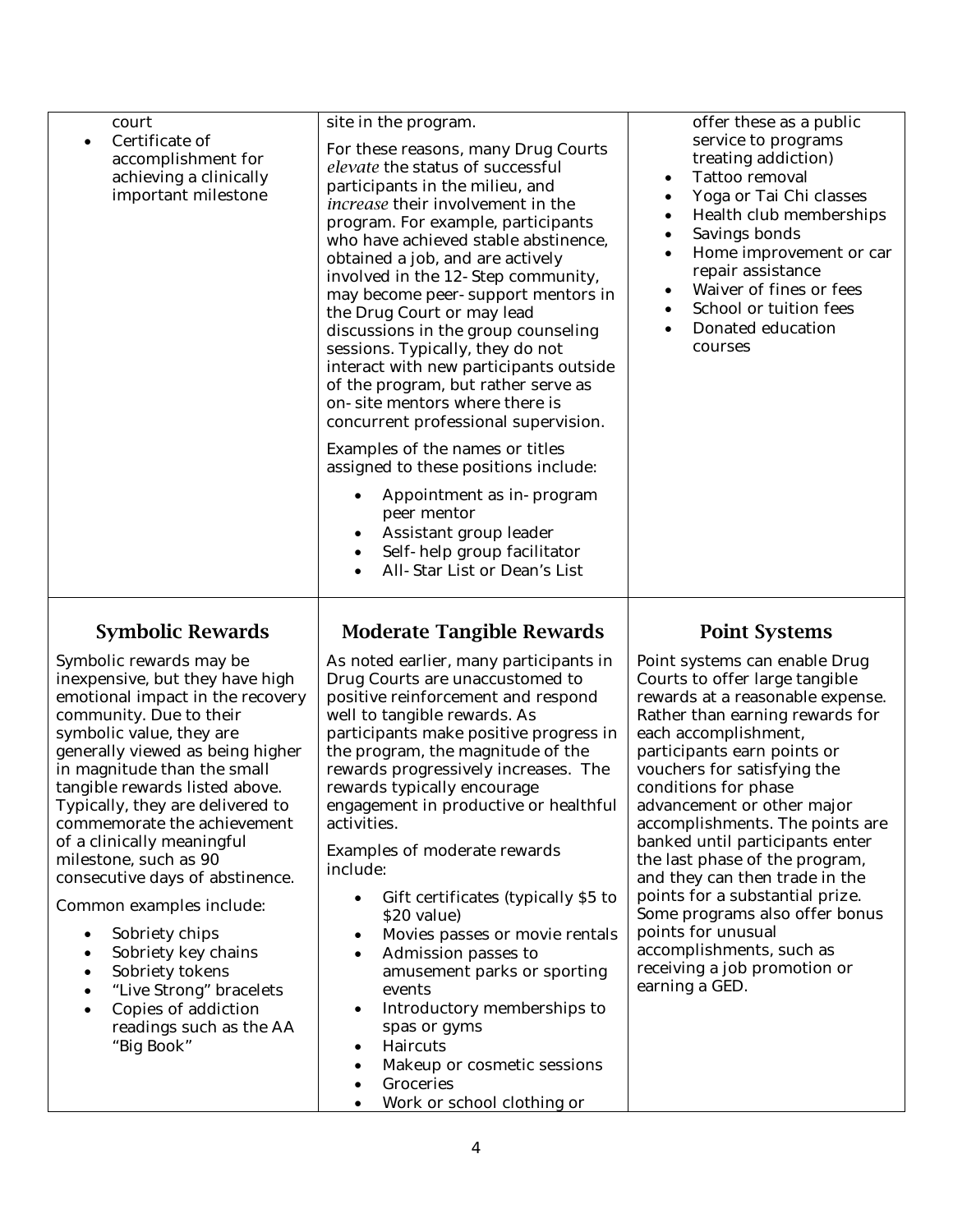|                                                                                                                                                                                                                                                                                                                                                                                                                                                                                                                                                                                                                                                                                                                 | shoes<br>Bowling, skating or other<br>$\bullet$<br>recreational passes<br>Quilts, blankets, towels<br>٠<br><b>Watches</b><br>$\bullet$<br>Calling cards<br>٠<br>Gas cards                                                                                                                                                                                                                                                                                                                                                                                                                                                                                                                                                                                                                                                                                                                                                                                                                                                                                                                                                                                                                                                                                                                                                                                |                                                                                                                                                                                                                                                                                                                                                                                                                                                                                                                                         |
|-----------------------------------------------------------------------------------------------------------------------------------------------------------------------------------------------------------------------------------------------------------------------------------------------------------------------------------------------------------------------------------------------------------------------------------------------------------------------------------------------------------------------------------------------------------------------------------------------------------------------------------------------------------------------------------------------------------------|----------------------------------------------------------------------------------------------------------------------------------------------------------------------------------------------------------------------------------------------------------------------------------------------------------------------------------------------------------------------------------------------------------------------------------------------------------------------------------------------------------------------------------------------------------------------------------------------------------------------------------------------------------------------------------------------------------------------------------------------------------------------------------------------------------------------------------------------------------------------------------------------------------------------------------------------------------------------------------------------------------------------------------------------------------------------------------------------------------------------------------------------------------------------------------------------------------------------------------------------------------------------------------------------------------------------------------------------------------|-----------------------------------------------------------------------------------------------------------------------------------------------------------------------------------------------------------------------------------------------------------------------------------------------------------------------------------------------------------------------------------------------------------------------------------------------------------------------------------------------------------------------------------------|
| <b>Posted Accomplishments</b><br><b>Evidence of exceptional</b><br>accomplishments may be openly<br>posted in the Drug Court. For<br>example, pro-sobriety artwork or<br>essays, photographs of<br>participants receiving a diploma<br>or GED, or letters of<br>commendation from employers,<br>may be publicly displayed in the<br>courtroom, treatment program,<br>or probation office.<br>Common examples include:<br>Pro-sobriety artwork or<br>$\bullet$<br>writing essays displayed<br>in the courtroom,<br>treatment program or<br>probation office<br>Photos of participants<br>$\bullet$<br>receiving GEDs or other<br>awards<br>Letters of commendation<br>$\bullet$<br>from employers or<br>teachers | <b>Fishbowl Drawings</b><br>Many Drug Courts are stretched for<br>resources and may have difficulty<br>offering rewards of more than minor<br>value. The "fishbowl procedure"<br>allows Drug Courts to provide<br>tangible rewards at lesser cost.<br>Rather than earning tangible rewards<br>for each accomplishment, participants<br>earn <i>chances</i> to draw paper slips from<br>a fishbowl. The slips award a<br>combination of some tangible prizes<br>and a greater percentage of non-<br>tangible incentives, such as<br>certificates of accomplishment. There<br>may also be 1 or 2 prizes of<br>substantial value (\$25 to \$50), but the<br>odds of drawing them are small.<br>Research indicates that the<br>opportunity to earn a substantial<br>reward can be as reinforcing, or more<br>reinforcing, than earning smaller<br>rewards each time. It also adds<br>entertainment value for persons who<br>typically lack pleasurable, pro-social<br>activities in their lives.<br>A major advantage of this approach is<br>that participants can earn multiple<br>rewards in the same week (i.e.,<br>multiple draws) without incurring<br>undue costs to the program. For<br>example, participants may earn<br>separate draws for attending<br>counseling sessions, delivering drug-<br>negative urine samples, and appearing<br>in court. | Ambassadorships<br>Ambassadorships are typically<br>reserved for graduates or<br>individuals making stellar<br>progress in the program. This<br>status enables participants or<br>alumni to represent the Drug<br>Court to outside agencies, such as<br>the public, church groups,<br>legislators, or the media.<br>Commonly, the participants first<br>take classes or sessions to<br>prepare them for public speaking,<br>and to assist them to tell their<br>stories effectively and in a<br>manner that is comfortable for<br>them. |
| <b>Written Commendations</b><br>Written commendations may be<br>shared by participants (assuming<br>they choose to do so) with<br>outside parties, such as                                                                                                                                                                                                                                                                                                                                                                                                                                                                                                                                                      | <b>Self-Improvement Services</b><br>Self-improvement services differ from<br>the routine interventions provided to<br>all participants. These are<br>personalized services designed to help                                                                                                                                                                                                                                                                                                                                                                                                                                                                                                                                                                                                                                                                                                                                                                                                                                                                                                                                                                                                                                                                                                                                                              | <b>Commencement Ceremony</b><br>Virtually all Drug Courts put<br>great thought and effort into their<br>commencement or graduation<br>ceremonies.                                                                                                                                                                                                                                                                                                                                                                                       |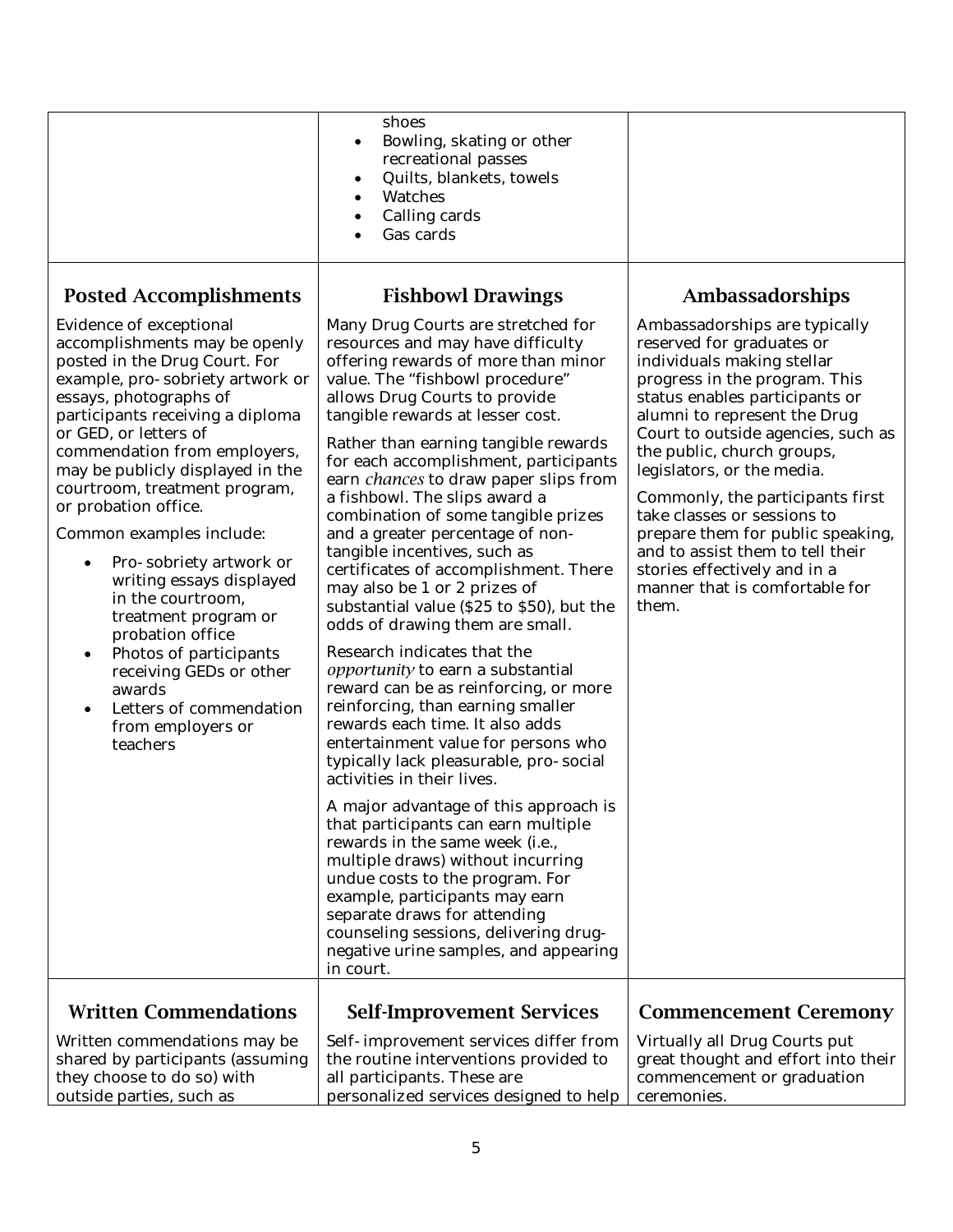| employers, family members, or<br>school administrators. They<br>typically inform "to whom it may<br>concern" that the participant has<br>achieved a substantial period of<br>stable sobriety and law-abiding<br>behavior. Because the participant<br>has "turned a corner" and made<br>a significant shift in progress, he<br>or she might be trusted to return<br>to previous activities or roles,<br>assuming that supervision and<br>treatment in the Drug Court will<br>continue.<br>Common examples include:<br><b>Letters of Attainment</b><br>$\bullet$<br>from the judge<br>Progress Reports or<br>$\bullet$<br><b>Report Cards from</b><br>treatment providers or<br>probation officers | participants excel in productive lives,<br>and are used to highlight substantial<br>progress participants have made<br>towards assuming pro-social life<br>roles. The implicit message is that the<br>program is investing in the<br>participant's future accomplishments.<br>Common examples include:<br>Resume writing assistance<br>$\bullet$<br><b>Dress for Success</b><br>$\bullet$<br>Job interview preparation<br>$\bullet$<br>classes<br>Pre-vocational assistance<br>GED, literacy, or educational<br>٠<br>assistance<br>Public speaking pointers<br>Meal preparation or nutritional<br>classes<br>Yoga or exercise classes | Elements of the ceremonies<br>include:<br>Robes and "Pomp and<br>$\bullet$<br>Circumstance"<br>Flowers, plaques, and<br>$\bullet$<br>framed diplomas<br>Pictures taken with the<br>staff and judge<br>Delivering thankfulness<br>speeches<br>Hearing speeches from<br>$\bullet$<br>local or national<br>celebrities and politicians<br>Words of redemption and<br>congratulation from the<br>arresting police officer<br>Media coverage or<br>interviews bearing witness<br>to graduates' success                             |
|--------------------------------------------------------------------------------------------------------------------------------------------------------------------------------------------------------------------------------------------------------------------------------------------------------------------------------------------------------------------------------------------------------------------------------------------------------------------------------------------------------------------------------------------------------------------------------------------------------------------------------------------------------------------------------------------------|---------------------------------------------------------------------------------------------------------------------------------------------------------------------------------------------------------------------------------------------------------------------------------------------------------------------------------------------------------------------------------------------------------------------------------------------------------------------------------------------------------------------------------------------------------------------------------------------------------------------------------------|-------------------------------------------------------------------------------------------------------------------------------------------------------------------------------------------------------------------------------------------------------------------------------------------------------------------------------------------------------------------------------------------------------------------------------------------------------------------------------------------------------------------------------|
|                                                                                                                                                                                                                                                                                                                                                                                                                                                                                                                                                                                                                                                                                                  | <b>Supervised Social Gatherings</b><br>Participants who have begun to<br>assume appropriate life roles may<br>earn inclusion in social gatherings<br>coordinated by the Drug Court staff.<br>These events are designed to provide<br>healthy recreational experiences and<br>opportunities for participants to<br>practice appropriate social<br>interactions in non-drug-related<br>situations.<br>Common examples include:<br>Picnics or parties<br>Sober dances<br>Recovery games or activities<br>Picture day (formal portraits<br>taken)<br>Family day (food and games<br>provided to invited family<br>members and friends)     | <b>Legal Incentives</b><br><b>Commencement from Drug Court</b><br>virtually always leads to<br>substantial legal incentives.<br>Common examples include:<br>Dismissal of the charge(s)<br>$\bullet$<br>or vacation of a guilty plea<br>Reduction in the charge(s)<br>$\bullet$<br>Reduction of the sentence<br>$\bullet$<br>Avoidance of jail or prison<br>Curtailment of a probation<br>term or "tail"<br><b>Consolidation of multiple</b><br>probationary terms<br><b>Expungement of the arrest</b><br>or conviction record |

6

*---------------------------------------------------------------------------*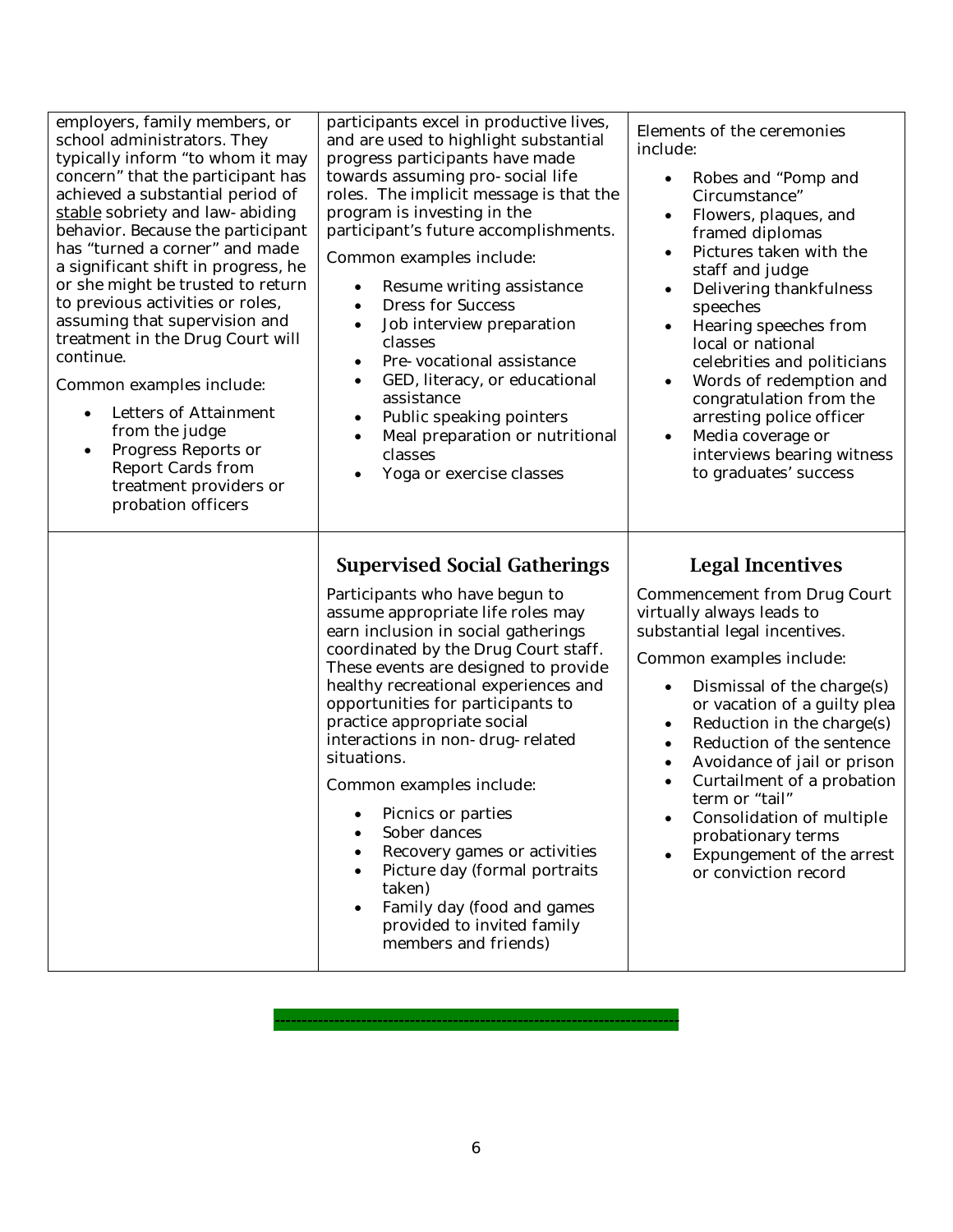# **Sanctions**

#### **LOW MODERATE HIGH**

#### **Verbal Admonishments**

Verbal admonishments may be delivered by any staff member and are ideally delivered at or near the time an infraction has occurred; for example, immediately after a missed counseling appointment or drug-positive urine test. The judge later reinforces the admonishment during court hearings.

Research indicates admonishments should never be delivered in a disrespectful, insulting, or threatening manner. The important points are to: (a) clarify the nature of the infraction, (b) emphasize the expectation of compliance in the program, (c) indicate what sanctions await future transgressions, and (d) consider what alternative actions the participant should take in the future.

### **Letters of Apology**

Participants may be required to write letters of apology to the program or persons they have negatively impacted. They are typically asked to describe their non-compliant or inappropriate behavior, analyze what went wrong, and consider how they will react differently in the future.

Sometimes, participants are required to read the letter in court or during a counseling session. This decision is based on the severity of the infraction, and whether there are any clinical

#### **Increased Supervision Requirements**

Participants may be required to attend more frequent probation appointments, case management sessions, or status hearings in court.

They may also be required to undergo more frequent drug testing, or more frequent home or community visits by probation officers or other supervision agents.

Common examples include:

- More frequent probation appointments
- More frequent status hearings

### **Day Reporting**

Participants may be required to go to a day-reporting center, correctional halfway center, or probation program on a daily basis for several hours each day, often including weekends. Required activities may include drug testing, counseling sessions, cognitive-behavioral "criminal thinking" interventions, and job training. The purpose is to substantially restrict and structure participants' free time.

Common example includes:

• Several hours per day or week at probation office or other reporting center probation appointments

#### **Phase Demotion**

Ordinarily, phase advancements and demotions should be based on participants' demonstrated mastery of program goals and objectives, and not used as a reward for good behavior or a punishment for bad behavior.

It is not uncommon, however, for some participants to lapse to drug use or commit other infractions soon after a phase promotion. This is because supervision and other services are typically reduced at that time.

If a participant is to be stepped-back to a previous phase under these circumstances, this should be for a reasonable period of time to enable the team to plan for a more effective

### **Electronic Surveillance**

Participants may be required to wear an anklet monitoring device, SCRAM® detection device, or other GPS or phone monitoring device.

Common examples include:

- Ankle monitor
- SCRAM® device
- Car interlock device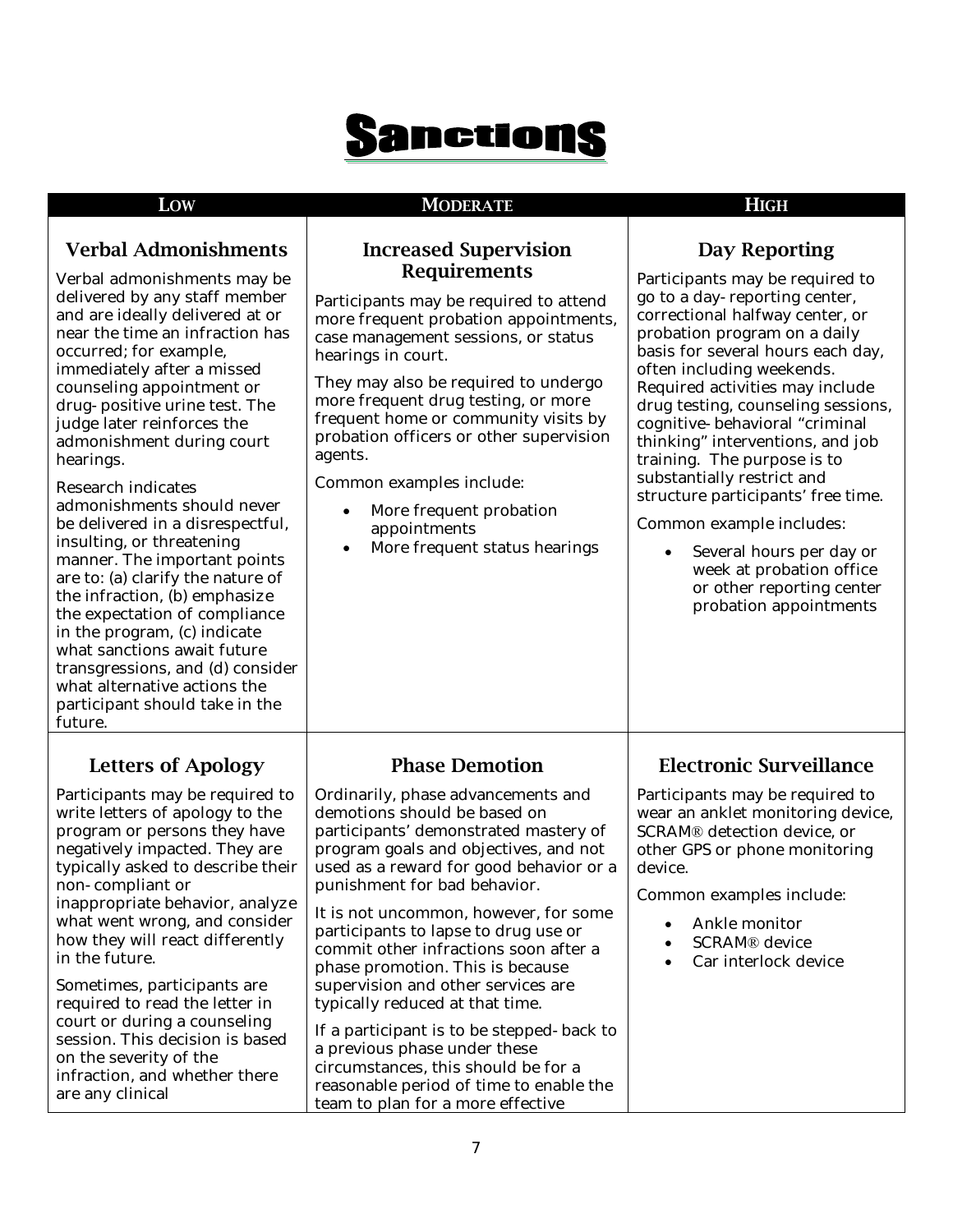| contraindications to having the<br>participant speak in public or<br>publicly disclose the nature of<br>the event.<br>For participants who are<br>illiterate or have difficulty<br>writing or staying cognitively<br>focused, tape recordings may<br>be used in lieu of written<br>letters.                                                                                                                                                                                                                                                                                                                                                                                                                                                                                                                                                              | transition. Ordinarily, the participant<br>should not be stepped back several<br>phases under such circumstances.<br>Common example includes:<br>Return to preceding phase, often<br>with conditions for accelerated<br>re-advancement                                                                                                                                                                                                                                                                                                                                                                                                                                                                                                                                                                                                                                                                                                                                    |                                                                                                                                                                                                                                                                                                                                                                                                                        |
|----------------------------------------------------------------------------------------------------------------------------------------------------------------------------------------------------------------------------------------------------------------------------------------------------------------------------------------------------------------------------------------------------------------------------------------------------------------------------------------------------------------------------------------------------------------------------------------------------------------------------------------------------------------------------------------------------------------------------------------------------------------------------------------------------------------------------------------------------------|---------------------------------------------------------------------------------------------------------------------------------------------------------------------------------------------------------------------------------------------------------------------------------------------------------------------------------------------------------------------------------------------------------------------------------------------------------------------------------------------------------------------------------------------------------------------------------------------------------------------------------------------------------------------------------------------------------------------------------------------------------------------------------------------------------------------------------------------------------------------------------------------------------------------------------------------------------------------------|------------------------------------------------------------------------------------------------------------------------------------------------------------------------------------------------------------------------------------------------------------------------------------------------------------------------------------------------------------------------------------------------------------------------|
| <b>Essay Assignments</b>                                                                                                                                                                                                                                                                                                                                                                                                                                                                                                                                                                                                                                                                                                                                                                                                                                 | <b>Useful Community Service</b>                                                                                                                                                                                                                                                                                                                                                                                                                                                                                                                                                                                                                                                                                                                                                                                                                                                                                                                                           | <b>Home Detention</b>                                                                                                                                                                                                                                                                                                                                                                                                  |
| Essays are typically longer than<br>letters and may require some<br>degree (typically minor) of<br>independent research.<br>Staff members generate a list of<br>topics relevant to recovery, and<br>develop a "lending library" of<br>easy-to-digest pamphlets, fact<br>sheets, audio tapes and books<br>on those topics.<br>Common topics may include:<br>Definition of recovery<br>$\bullet$<br>Relapse triggers<br>٠<br>Drug refusal skills<br>٠<br>Managing cravings<br>٠<br>Lying and dishonesty<br>$\bullet$<br>The disease of addiction<br>$\bullet$<br>The impact of addiction<br>$\bullet$<br>on the family<br>The role of treatment<br>$\bullet$<br>The role of peer support<br>$\bullet$<br>groups<br>*Tape recordings may be used<br>in lieu of writing assignments<br>for participants who are<br>illiterate or have difficulty<br>writing. | Community service keeps participants<br>supervised and away from problematic<br>interactions in their neighborhoods. It<br>may also teach useful or adaptive life<br>skills, provide a sense of<br>accomplishment, and offer an<br>opportunity to make restoration to the<br>community.<br>The severity of the infraction(s) usually<br>determines the number of hours in a<br>day, and the number of days, the<br>participant must report for community<br>service.<br>Common examples include:<br>Set up for or clean up after<br>treatment sessions, court<br>sessions or graduation<br>ceremonies<br>Wash police cars<br>Clean the jail, courthouse,<br>treatment facility or probation<br>office<br>Pick up trash on the roadside<br>Sweep gyms or other facilities<br>Clean graveyards<br>Clean animal shelters<br>Assist with Habitat for<br>Humanity<br>Work in a soup kitchen<br>$\bullet$<br><b>Staff community events</b><br>٠<br>Clean Sheriff's horse stalls | Participants may be required to<br>remain in their homes except for<br>specifically authorized activities,<br>such as work, school, or<br>treatment appointments.<br>Compliance with the curfew is<br>typically enforced via random<br>telephone monitoring calls with<br>voice confirmation, anklet<br>monitors, or random home visits<br>by probation officers<br>Common example includes:<br>Phone monitored curfew |
| <b>Daily Activity Logs</b>                                                                                                                                                                                                                                                                                                                                                                                                                                                                                                                                                                                                                                                                                                                                                                                                                               | <b>Monetary Fines or Fees</b>                                                                                                                                                                                                                                                                                                                                                                                                                                                                                                                                                                                                                                                                                                                                                                                                                                                                                                                                             | <b>Flash Jail Sanctions</b>                                                                                                                                                                                                                                                                                                                                                                                            |
| Participants may be required to<br>carefully plan out in advance<br>the activities they expect to<br>engage in during the coming<br>week. Then, they use an<br>activity log or spreadsheet to                                                                                                                                                                                                                                                                                                                                                                                                                                                                                                                                                                                                                                                            | Monetary <i>fines</i> are often set by law for<br>particular offenses, and in some<br>jurisdictions may not be increased for<br>technical violations or other infractions.<br>In contrast, fees are typically assessed                                                                                                                                                                                                                                                                                                                                                                                                                                                                                                                                                                                                                                                                                                                                                    | Research reveals that "flash" jail<br>sanctions of no more than<br>approximately 3 to 5 days can be<br>effective at reducing<br>noncompliant behavior. If,<br>however, jail sanctions are                                                                                                                                                                                                                              |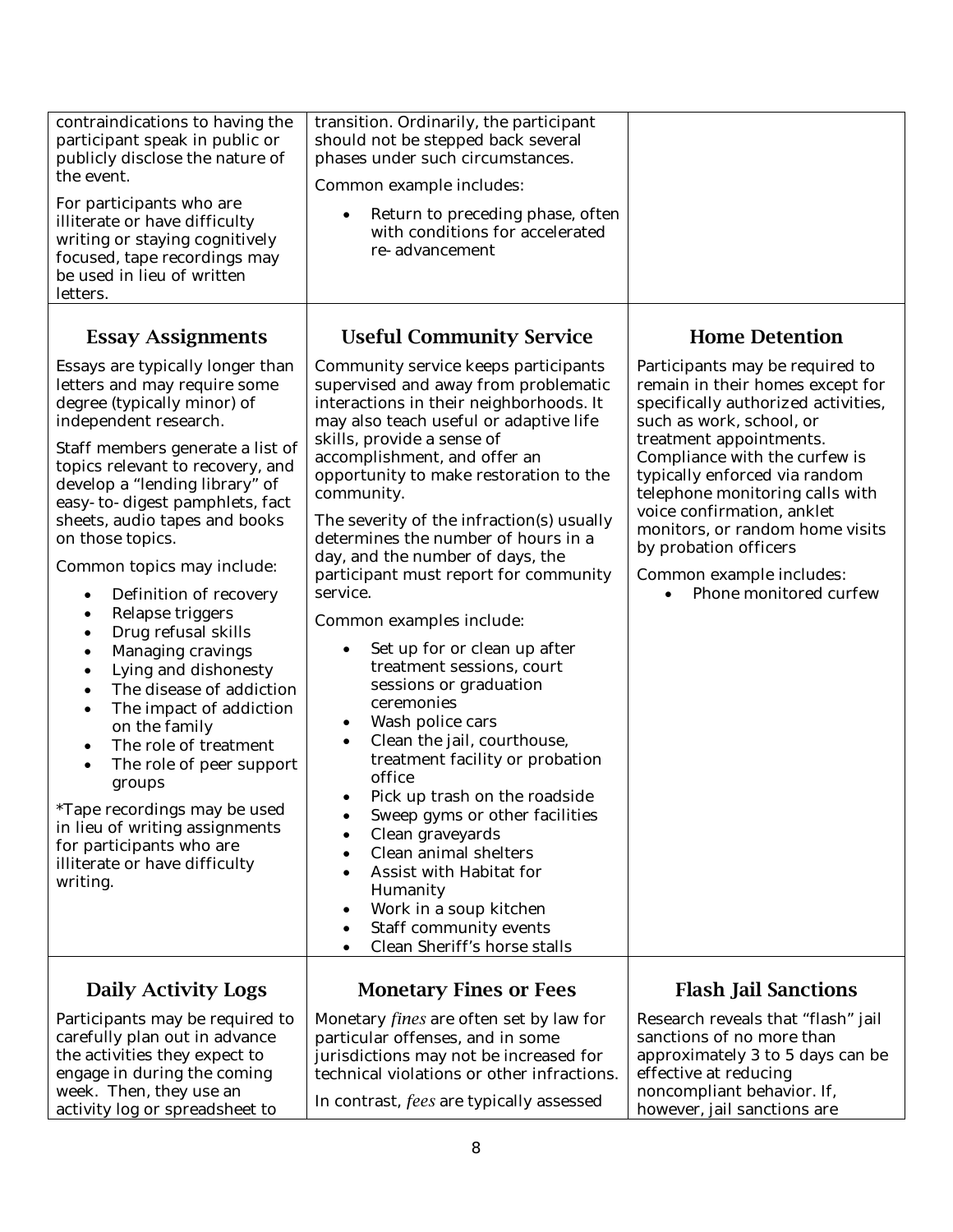| monitor their compliance with,<br>and deviations from, the<br>intended schedule. This<br>information is reported back to<br>staff and the court, and used to<br>identify problematic times and<br>situations in which drug use or<br>other infractions are likely to<br>occur. Contingency plans are<br>then developed to avoid such<br>problematic situations.<br>Activity logs are commonly<br>used for participants who are<br>resistant to thinking in advance<br>about their actions, or who<br>engage in impulsive decision-<br>making.<br>Common example includes:<br>Monitor and report on<br>$\bullet$<br>adherence to pre-set<br>daily routine | for services provided to participants or<br>for costs incurred by the program. For<br>example, participants who challenge<br>positive drug tests may be required to<br>pay the costs of retesting if the positive<br>test results are confirmed. Similarly,<br>participants might be charged for<br>missed counseling sessions (although<br>perhaps not for attended sessions if<br>they are on a sliding payment scale).<br>It is important not to allow fines or fees<br>to build up beyond participants'<br>realistic ability to pay. Once the ability<br>to pay has reached a ceiling, the use of<br>non-monetary sanctions is preferable. | imposed too frequently, for minor<br>or first-time infractions, or for<br>longer intervals of time, they can<br>quickly become ineffective and<br>cost-prohibitive.<br>Commonly, the first (or perhaps<br>second) time a jail sanction is<br>imposed, participants are<br>permitted to serve the sanction at<br>a relatively convenient time, such<br>as over a weekend, during<br>consecutive weekends, or after<br>arrangements for childcare or<br>other obligations have been made.<br>The purpose is to avoid<br>interfering with productive and<br>pro-social obligations. After<br>repetitive infractions, however,<br>participants might be taken<br>directly into custody without an<br>opportunity to prepare.<br>Common examples include:<br>Ideally 1 to 5 days<br>May be served on weekend |
|----------------------------------------------------------------------------------------------------------------------------------------------------------------------------------------------------------------------------------------------------------------------------------------------------------------------------------------------------------------------------------------------------------------------------------------------------------------------------------------------------------------------------------------------------------------------------------------------------------------------------------------------------------|------------------------------------------------------------------------------------------------------------------------------------------------------------------------------------------------------------------------------------------------------------------------------------------------------------------------------------------------------------------------------------------------------------------------------------------------------------------------------------------------------------------------------------------------------------------------------------------------------------------------------------------------|---------------------------------------------------------------------------------------------------------------------------------------------------------------------------------------------------------------------------------------------------------------------------------------------------------------------------------------------------------------------------------------------------------------------------------------------------------------------------------------------------------------------------------------------------------------------------------------------------------------------------------------------------------------------------------------------------------------------------------------------------------------------------------------------------------|
|                                                                                                                                                                                                                                                                                                                                                                                                                                                                                                                                                                                                                                                          |                                                                                                                                                                                                                                                                                                                                                                                                                                                                                                                                                                                                                                                | or other pre-planned time                                                                                                                                                                                                                                                                                                                                                                                                                                                                                                                                                                                                                                                                                                                                                                               |
| <b>Journaling</b>                                                                                                                                                                                                                                                                                                                                                                                                                                                                                                                                                                                                                                        | <b>Holding Cell</b>                                                                                                                                                                                                                                                                                                                                                                                                                                                                                                                                                                                                                            | <b>Termination</b>                                                                                                                                                                                                                                                                                                                                                                                                                                                                                                                                                                                                                                                                                                                                                                                      |
| Journaling focuses on more<br>than events or schedules.<br>Participants also monitor and<br>document their thoughts,<br>feelings and attitudes through<br>descriptive writing<br>assignments. This information<br>is used to identify emotional<br>triggers for drug use and topics<br>for discussion in counseling.<br>Journals are often used for<br>participants who are non-<br>insightful, and who tend to act<br>out before they think about<br>their motivations for doing so.<br>Common example includes:<br>Monitor and report on<br>$\bullet$<br>thoughts, feelings and<br>attitudes associated<br>with drug use or<br>antisocial activities   | Participants may be escorted by the<br>bailiff or sheriff's deputy to a holding<br>cell adjacent to the courtroom or<br>elsewhere in the courthouse. The<br>participant may be held in the cell for<br>the remainder of the court session and<br>then brought back for an appearance at<br>the end of the day. The purpose is to<br>give the individual a "taste" of<br>detention without incurring the costs of<br>transportation or having the individual<br>processed into the jail.<br>Common example includes:<br>Remain at courthouse and<br>$\bullet$<br>return for status review at end<br>of court session                            | The ultimate sanction in Drug<br>Court ensues from an<br>unsuccessful termination.<br>Participants may receive a<br>criminal record of a conviction,<br>with attendant collateral<br>consequences such as ineligibility<br>for certain public benefits.<br>Participants may subsequently be<br>sentenced on the original<br>charge(s), have their probation or<br>parole revoked, or receive a jail or<br>prison disposition.<br>Depending on the jurisdiction<br>and the nature of the waivers that<br>are executed to enter the<br>program, participants may, or<br>may not, receive credit for time<br>served in the Drug Court. They<br>also may, or may not, receive an<br>augmented sentence or<br>disposition as a result of their<br>failure to comply with the Drug<br>Court requirements.     |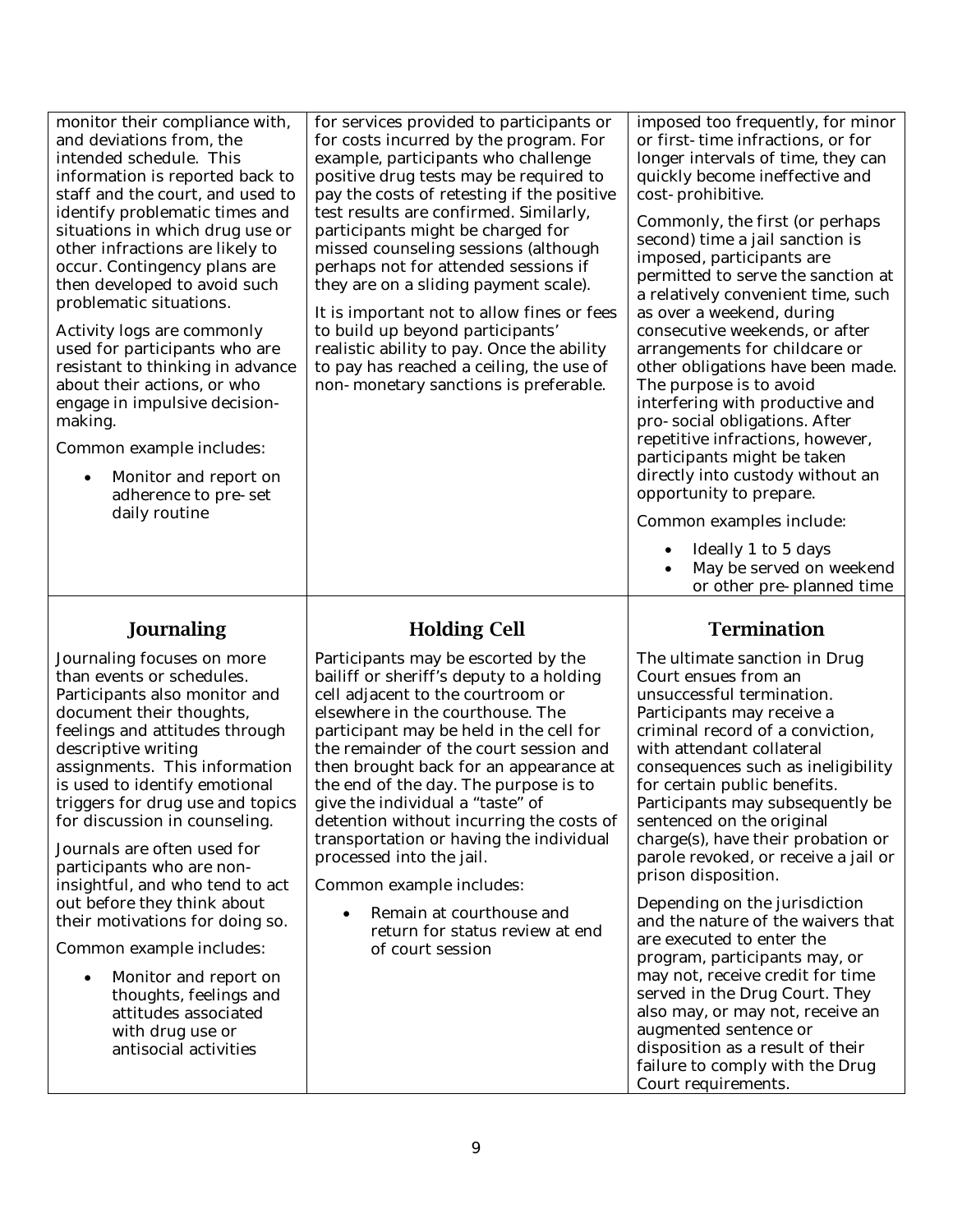| Life Skills Assignments                                                                                                                                                                                                                                                                                                                                                                                                                                                                                                                                                                                                                                                                                                                                                                                            | <b>Warning Tours</b>                                                                                                                                                                                                                                                                                                                                                                                                                                                                              |  |
|--------------------------------------------------------------------------------------------------------------------------------------------------------------------------------------------------------------------------------------------------------------------------------------------------------------------------------------------------------------------------------------------------------------------------------------------------------------------------------------------------------------------------------------------------------------------------------------------------------------------------------------------------------------------------------------------------------------------------------------------------------------------------------------------------------------------|---------------------------------------------------------------------------------------------------------------------------------------------------------------------------------------------------------------------------------------------------------------------------------------------------------------------------------------------------------------------------------------------------------------------------------------------------------------------------------------------------|--|
| Participants may be required to<br>investigate how to accomplish a<br>specific task of daily living.<br>They may need to gather<br>relevant information from staff<br>members, other participants,<br>family members and friends;<br>engage in preparatory actions;<br>develop a plan of action;<br>receive feedback on their plan<br>of action; execute the plan; and<br>take corrective steps, where<br>needed.<br>The task is logically linked to<br>areas of difficulty in the<br>participant's adaptive<br>functioning.<br>Common examples include:<br>Open a bank account<br>$\bullet$<br>Obtain a state<br>$\bullet$<br>identification card<br>Reinstate a drivers<br>$\bullet$<br>license<br>Enroll in GED, H.S. or<br>$\bullet$<br>college classes<br>Prepare for or conduct a<br>$\bullet$<br>job search | Warning tours involve having<br>participants briefly visit correctional<br>facilities or inpatient or emergency<br>services. The goal is to put them on<br>notice about what they may face if they<br>continue noncompliant behavior.<br>Common examples include:<br>"Ride-along" with law<br>enforcement<br>Tour the jail, prison, morgue, or<br>$\bullet$<br>residential treatment facilities<br>Attend in-jail or residential<br>$\bullet$<br>treatment sessions<br>Visit local emergency room |  |
| "Jury Box" Observation<br><b>Many Drug Courts require</b><br>noncompliant participants to<br>sit in the jury box or other<br>designated area of the<br>courtroom to observe the Drug<br>Court proceedings for a day,<br>several days, or a week. This is<br>frequently used to keep<br>participants away from<br>problematic interactions in<br>their neighborhoods. It is also<br>used for participants who tend<br>to be untruthful in their<br>interactions with staff, because<br>they can see how manipulative<br>behaviors appear to observers.<br>For more serious or repetitive<br>infractions, participants may be<br>required to observe non-drug                                                                                                                                                        |                                                                                                                                                                                                                                                                                                                                                                                                                                                                                                   |  |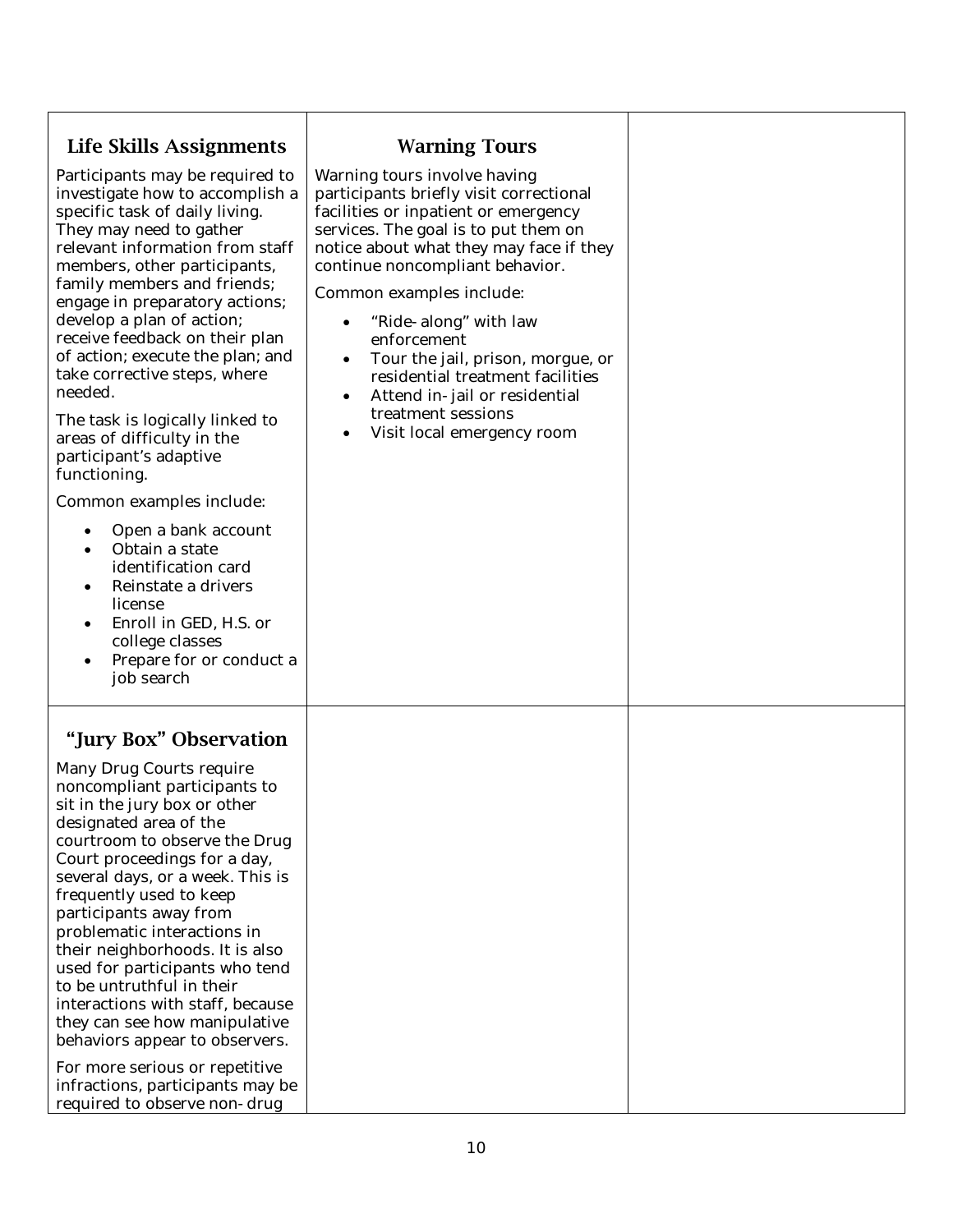| court proceedings, such as bail<br>hearings or criminal trials. The<br>purpose here is to witness what<br>happens to individuals who do<br>not succeed in Drug Court or<br>who are processed through<br>traditional criminal justice<br>channels.                                                                                                                                                     |  |
|-------------------------------------------------------------------------------------------------------------------------------------------------------------------------------------------------------------------------------------------------------------------------------------------------------------------------------------------------------------------------------------------------------|--|
| <b>Increased Community</b><br><b>Restrictions</b>                                                                                                                                                                                                                                                                                                                                                     |  |
| The Drug Court may impose<br>additional curfews, area<br>restrictions, association<br>restrictions, or restricted<br>driving privileges. For example,<br>participants may be forbidden<br>from associating with<br>particular individuals, going to<br>particular neighborhoods,<br>being out of their homes after<br>8:00 pm, or driving their car for<br>purposes other than for work<br>or school. |  |
| Unless curfews are phone-<br>monitored, and unless<br>probation officers, community<br>corrections officers or the<br>police monitor participants'<br>obedience to other restrictions,<br>they may be expected to have<br>little effect.                                                                                                                                                              |  |
| Common examples include:                                                                                                                                                                                                                                                                                                                                                                              |  |
| Earlier curfew<br>Increased person or<br>area restrictions                                                                                                                                                                                                                                                                                                                                            |  |
| <b>Team Round-Tables</b>                                                                                                                                                                                                                                                                                                                                                                              |  |
| Team round-tables are<br>typically used for participants<br>who are in danger of failing out<br>of the Drug Court due to<br>noncompliance with basic<br>expectations, such as failing to<br>show up for counseling<br>sessions or being untruthful.                                                                                                                                                   |  |
| The entire Drug Court team<br>meets with the participant to<br>offer feedback and direction<br>from multiple sources in a<br>cohesive and unified way. This                                                                                                                                                                                                                                           |  |